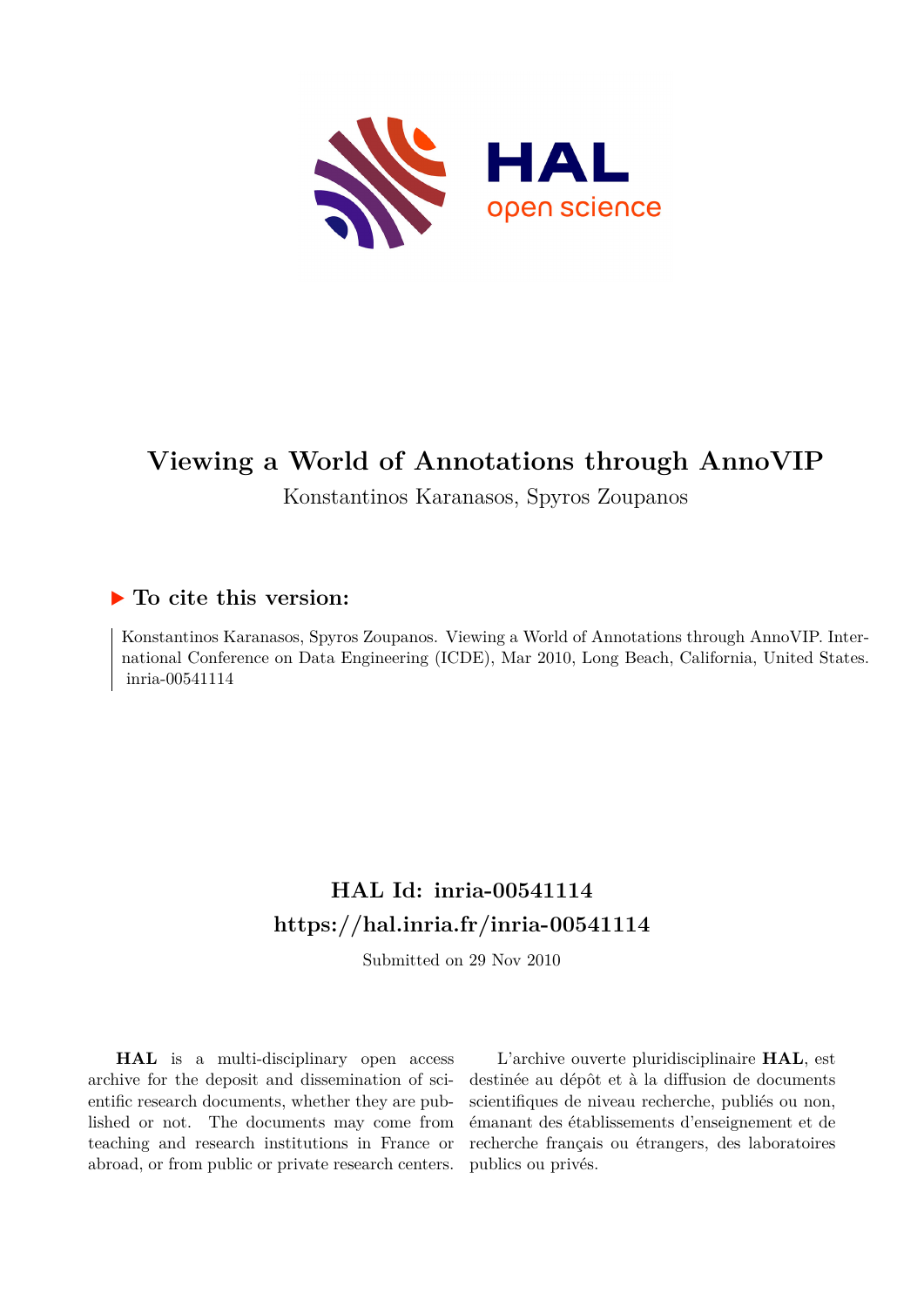# Viewing a World of Annotations through AnnoVIP

Konstantinos Karanasos, Spyros Zoupanos

*INRIA Saclay–ˆIle-de-France 4 rue Jacques Monod, 91893 Orsay Cedex, France* firstname.lastname@inria.fr

*Abstract*— The proliferation of electronic content has notably lead to the apparition of large corpora of interrelated structured documents (such as HTML and XML Web pages) and semantic annotations (typically expressed in RDF), which further complement these documents. Documents and annotations may be authored independently by different users or programs. We present AnnoVIP, a peer-to-peer platform, capable of efficiently exploiting a multitude of annotated documents, based on innovative materialized views.

#### I. OUTLINE

In recent years, more and more software tools, including the most user-friendly ones, such as text editors, have started to export their contents into some *structured document format*, such as HTML or XML. Moreover, *annotations* have become very popular as a means to add information to a given document. HTML Meta tags, Dublin Core [1] and social networks' tagging are among the most common methods to express annotations. Here, we designate by annotation any simple statement in the style of the RDF standard [2], attaching to a given subject (or resource, such as a document, or a small portion of text) a named property, with a certain value.

Using documents *and* annotations provides the flexibility to handle a variety of application scenarios in which documents or RDF alone would not be suitable. As an example, think of a Web page containing a news item, annotated by a human reader or a text analysis tool to point out the person names appearing in the page, her positions within various institutions etc. or to express subjective opinions regarding the document. One could suggest modifying the Web page to incorporate the additional information of the annotations. However, this is not always feasible, since the author of the annotations may be distinct from, and have no control over, the author of the original document; furthermore, the original document should be readable also to those that are not interested in the extra information. Using only RDF to model all the content, on the other hand, is not appropriate since end users are familiar with, and expect to use structured documents.

Documents and annotations are at the center of the Web-Content [3] project, in which we are involved. The project is focused on building and maintaining warehouses of enhanced Web documents on specific topics, e.g., market survey for the EADS european company (with offices in several countries) or an intelligence survey/warehouse concerning news from online media, bloggers etc. concerning a specific area of the world.

Content publication in WebContent applications is inherently distributed. Documents coming from the Web are fetched by crawlers running at different sites, possibly re-formatted, translated from one language to another, and published by the respective sites. Similarly, documents and annotations authored by domain experts are published from their sites. WebContent applications require that all sites be able to exploit all the published contents. One could have considered uploading all published content to a single site. However, this raises some scalability problems, which may require acquiring dedicated hardware, and introduces a single point of failure.

To address such applications, we have built AnnoVIP, a symmetrical, peer-to-peer platform, based on a distributed hash table (or DHT, in short [4]), which guarantees upper bounds on the number of hops needed in order to route a given message in the peer network. At the core of content sharing in AnnoVIP stand *materialized views over the whole network content*. Each peer may locally store some XML and RDF content, and may also define views, describing patterns of interconnected documents and annotations, that the peer is interested in. These views are stored in a local repository at the peer. Once a view is established, its definition will be indexed in the DHT network. When documents or annotations are published, by looking up in the DHT, the publishing peer learns if its new content may contribute to some view, and if yes, it sends the respective data to the view. After publication, this lookup is repeated periodically to identify contributions to views defined later on. Thus, views are updated over time, in the manner of longrunning, de-centralized subscriptions.

A further step in content sharing in AnnoVIP is *materialized view-based query rewriting*. Here, we consider the situation when a peer issues an ad-hoc query, which it has not declared as a local view. The peer then looks up in the DHT the existing view definitions, and may rewrite its query based on the views. From a rewriting, a distributed query plan is derived and evaluated. When available, pre-computed materialized views may lead to efficient query evaluation.

The novelty of AnnoVIP stems from its built-in dual support for documents and annotations at arbitrary granularity (one can annotate a document, an element, or even a text fragment). Maintaining and exploiting materialized views for efficient query processing, over such interconnected corpora of documents and annotations requires new algorithms, further complicated by the distribution on the DHT.

In the sequel, Section II discusses content publishing in AnnoVIP, whereas Section III describes querying. We outline the target demo scenarios in Section IV and relate AnnoVIP to existing works in Section V.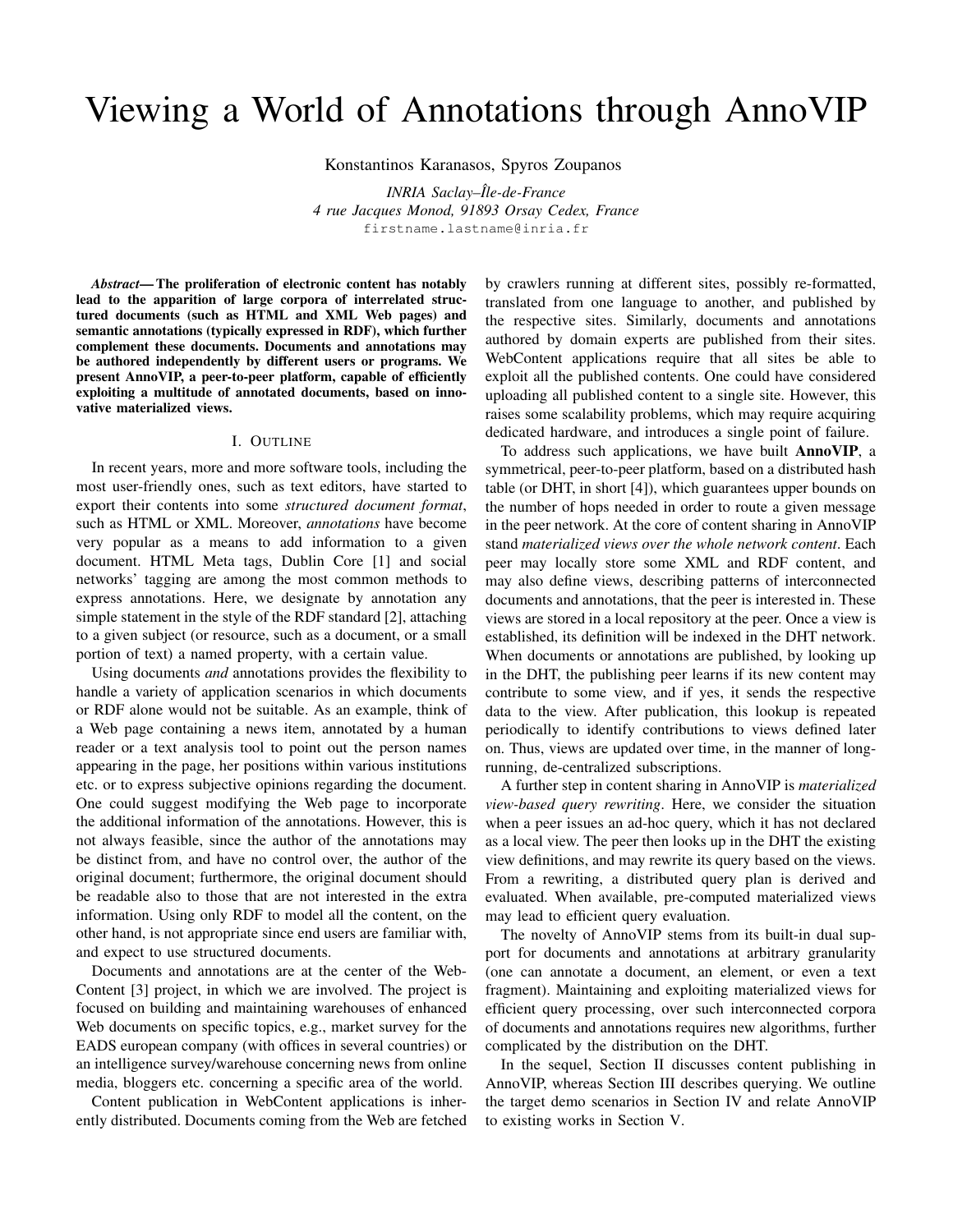

Fig. 1. Architecture overview.



Fig. 2. Sample published document  $xml_{article}$ .

#### II. CONTENT PUBLICATION IN ANNOVIP

In this section, we discuss publication of documents, annotations and views in our system. Section II-A describes the contents which one may publish, whereas Section II-B outlines the publication process. To illustrate our explanation, a simple AnnoVIP instance over six peers is depicted in Fig. 1. Next to each peer, the Figure shows its published XML documents (such as  $xml_1$ ,  $xml_2$  etc.), annotations (denoted rdf<sub>1</sub>, rdf<sub>2</sub> etc.) and/or materialized views  $(v_1, v_2$  etc.).

#### *A. Content model*

The first kind of content we consider consists of XML documents. Each document  $d$  published by peer  $p$  has an URI allowing to uniquely determine  $d$  inside  $p$  and in the whole network. For example, Fig. 2 shows an article on the financial crisis, published by user Alice. This could be the  $cml_{article}$ document published by peer  $p_4$  in Fig. 1.

Annotations can target content at very different granularity levels. Thus, one can annotate a document, an element, a text node, or even a fragment of text, e.g., a phrase of particular significance, or a person's name inside a text. Therefore, we consider that any fragment of a document  $d$ , whatever its size, has an URI. Such URIs are implemented by (offset, length) pairs identifying the fragment in the serialization of  $d.$  Moreover, the URI of  $d$  can be easily obtained from the URI of any fragment of d. This holds in many common URI schemes, such as XPointer [5], where  $d.URI$  is a prefix of all the URIs of elements in  $d$ .

Our model assumes that any XML element has a child labeled *URI*, whose value is the actual URI of the element.





However, URI-labeled nodes are virtual, that is, they do not actually appear in the elements (although as we will explain, they are needed for querying documents and annotations). In a similar manner, any fragment can be seen as a node, endowed with an URI. Without loss of generality, as well as for conciseness, we focus only on elements hereafter.

The second class of content we consider concerns annotations, which may be either produced by human users, possibly with the help of some tools, or by automated modules (e.g. recognizing named entities within a document). For simplicity, we consider that all annotations have been brought to an RDF format. Thus, the basic unit of content here is a triple  $t=(s, p, o)$ , specifying the value o of property p for the resource s. We assume triples are serialized following the XML syntax for RDF  $[6]$ . As customary in RDF, s, p and o range over the set of all URIs, plus the set of String values in the case of o.

For instance, let us consider how user Bob at peer  $p_1$  in Fig. 1 produces the new annotation  $\text{rdf}_{anno}$ . Assume Bob discovers the  $xml_{article}$  published by Alice at  $p_4$  and decides to annotate the *body* of the article as being "interesting". Bob also suggests another article (*article2.xml*), which he finds related. The corresponding RDF annotation appears in Fig. 3, together with the author's (i.e., Bob's) profile.

#### *B. Peer-to-peer views in AnnoVIP*

Views and queries are defined in the same language, which can be seen as joins over a specific flavor of tree patterns. Fig. 4 shows some examples.

Each tree pattern node carries a name label, corresponding to an element or attribute name or a word appearing in a text node in some document or annotation (we will use w to denote the word w). Pattern edges correspond either to the child (/) or the descendant (//) relationships between nodes; we assume that a text word is a child of its closest enclosing element or ancestor node. *Due to the special role we attach to URIs, we impose that an URI-labeled view node always appears as a child (not descendant) of another node in the view.* Each node may be decorated with zero or more among the following labels: id, standing for *structural identifier*<sup>1</sup>; cont, standing for the full XML subtree rooted at the node; and val, standing for the concatenation of all text descendants of the node, in document order. An id, cont or val label attached to a node denotes the fact that the structural ID, the content or the value,

<sup>1</sup>By comparing the structural identifiers of nodes  $n_1$  and  $n_2$ , one can decide  $n_1$  is an ancestor of  $n_2$  or not. Many popular examples exist, e.g. [7], [8].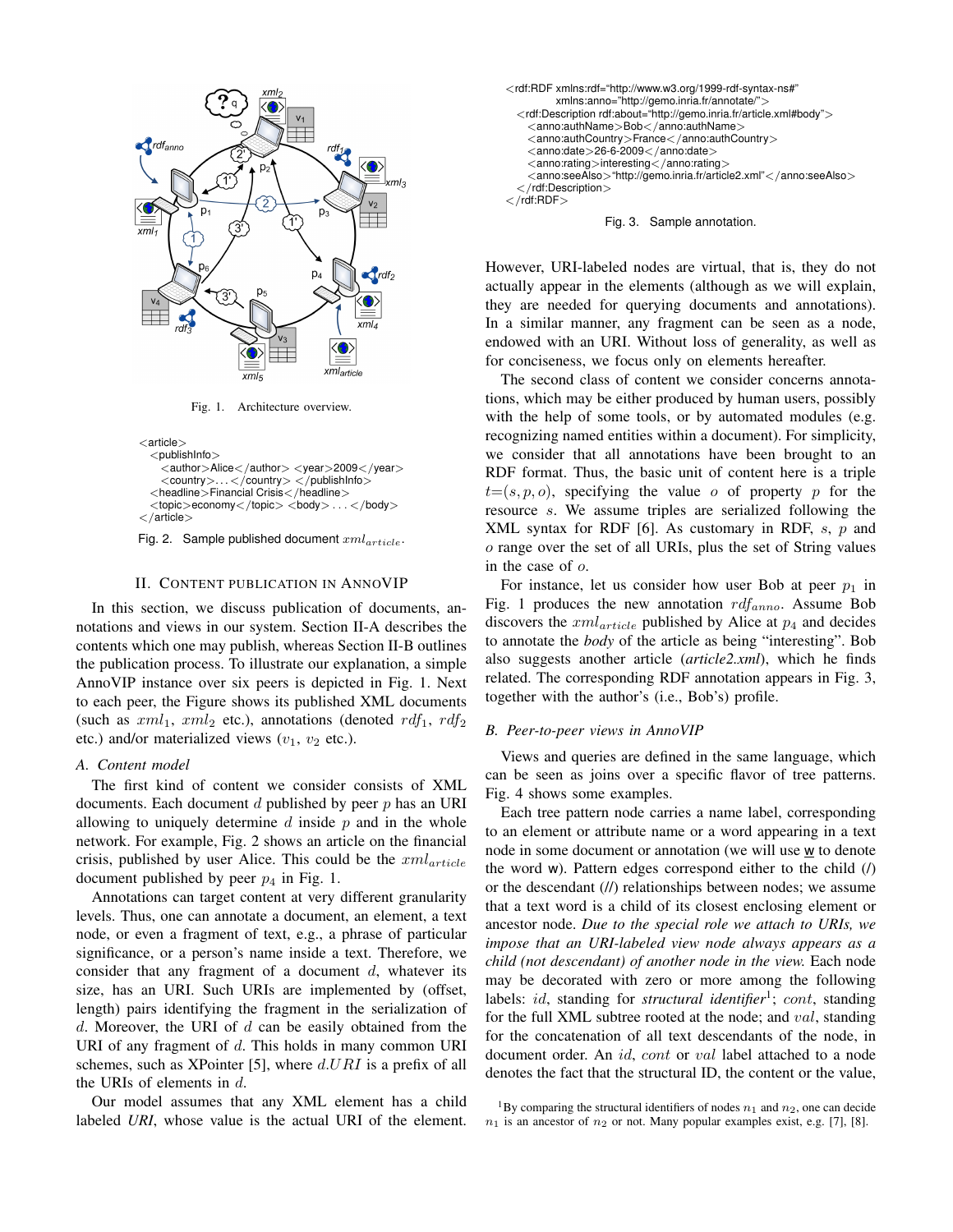

Fig. 4. Sample queries and views.

respectively, of the node belong to the pattern result. Finally, each node may be labeled with a predicate of the form  $[val=c]$ where  $c$  is some constant.

In Fig. 4, pattern  $tp_1$  stores the structural ID and the content of all *publishInfo* elements. Pattern  $tp_2$  stores the author's name, as well as the suggested documents for all annotations, while  $tp_3$  keeps the date, country and rating of annotations. Pattern  $tp_4$  stores the URIs of all articles containing the word "banks". Observe that although element URIs are not stored in the original document, they must be actually stored in a view such as  $tp_4$ . Finally,  $tp_5$  stores the URI, the headline and the country of the publisher of all articles about the economy.

More complex views can be obtained by joining tree patterns based on some value equality predicates. For instance, a view may require the name of each author having annotated an article which mentions "banks", by connecting  $tp_2$  and  $tp_4$  using a value join (rdf:about.val=uri.val). Observe that the presence of value joins in the language is crucial for capturing the connections between content and annotations on that content, via such equality predicates.

Let us consider how published views are filled with data.

In the simple case of tree pattern views, the tree pattern defining the view is indexed in the DHT by the labels of all its nodes. Assume peer  $p$  publishes some new content. Then, p will perform lookups on all the element names and words appearing in this content, to find (possibly a superset of) views to which the new content may contribute.  $p$  then evaluates these views against its content. The evaluation leads to a set of tuples, which  $p$  sends to the peer which published  $v$ . Thus, the extent (tuples) of a view accumulates, and is stored, at the view publishing peer. Given that documents and annotations may also be published after a view to which they may contribute, periodic view lookup is performed to see if some new views have been declared since the last lookup, and possibly contribute to them.

For example, Fig. 1 shows the events taking place when user Bob publishes  $\text{rdf}_{anno}$  at  $p_1$ . Firstly, he performs a look up to determine (a possible superset of) the view definitions to which the new annotation may add some tuples (step 1).

In our Figure,  $p_6$  holds a view definition index entry referring to such a view. Upon receiving the view definition, say that of  $v_2$  which  $p_3$  holds,  $p_1$  extracts the tuples corresponding to  $v_2(rdf_{anno})$  and sends them to  $p_3$  (step 2), which appends them to the view extent. Observe that the contribution of  $rdf_{anno}$  to the view could be evaluated locally at  $p_1$ , assuming the view is a tree pattern.

This resource publication process needs to be extended to accommodate views with joins. Indeed, in such cases, a peer publishing some new content needs to know if and where, in the whole network, some other content may satisfy a value join with its own. One way to implement this is to maintain, in fact, instead of a tree pattern join view, one view per each tree pattern, and compute view tuples incrementally as new tuples are added to each tree pattern, in the style of incremental maintenance for join views [9]. However, this may lead to accumulating an unbound amount of data, if, for instance, many documents matching one view tree pattern are published, which do not join with any other document or annotation. To deal with this shortcoming, we devised more efficient techniques both for the cases when join predicates do and do not involve *URI attributes* [10]. We notice that joins over (possibly virtual) URI attributes are present whenever a view queries documents with annotations.

#### III. QUERY REWRITING USING VIEWS

We now consider the processing of a query, such as  $q$  in Fig. 1, posed at a peer  $p_2$  which has not declared q as a local materialized view. First, p needs to find out which views in the network could possibly be used to answer  $q$ . This relies on the same view definition indexing used for view maintenance. Then, p runs a view-based rewriting algorithm to find complete rewritings of  $q$  using the existing materialized views. Finally, one rewriting is picked and evaluated over the distributed peers.

For instance, in Fig. 1, query  $q$  is posed by user Carole at peer  $p_2$ . To find view definitions relevant to  $q$ ,  $p_2$  performs a DHT look-up (step 1'). Assume that peers  $p_1$  and  $p_4$  return relevant view definitions.  $p_2$  then tries to rewrite q based on these views (step  $2'$ ). The outcome of the algorithm is a logical algebraic plan based on some views, in our example  $v_3$  and  $v_4$ , which are stored in peers  $p_5$  and  $p_6$  respectively. Subsequently,  $p_2$  transforms the rewriting to a distributed physical plan, which is executed in a distributed fashion in the network (step 3<sup>'</sup>). For instance,  $v_3$  is sent from  $p_5$  to  $p_6$ , where it is joined with the local  $v_4$  and the result is sent back to  $p_2$ .

AnnoVIP's rewriting algorithm restricted to tree pattern queries is provided in [11], and extended to the general language in [10]; for space reasons, we do not detail it further here. We illustrate it via examples (recall again the sample queries in Fig. 4).

Query  $q_1$  asks for the headlines of articles mentioning banks. A possible rewriting could just use  $tp_4$  to navigate through the content of element *article* and then project the headline. Now consider a more complex query  $q_2$ , demanding the headlines of all articles published in 2009 that were